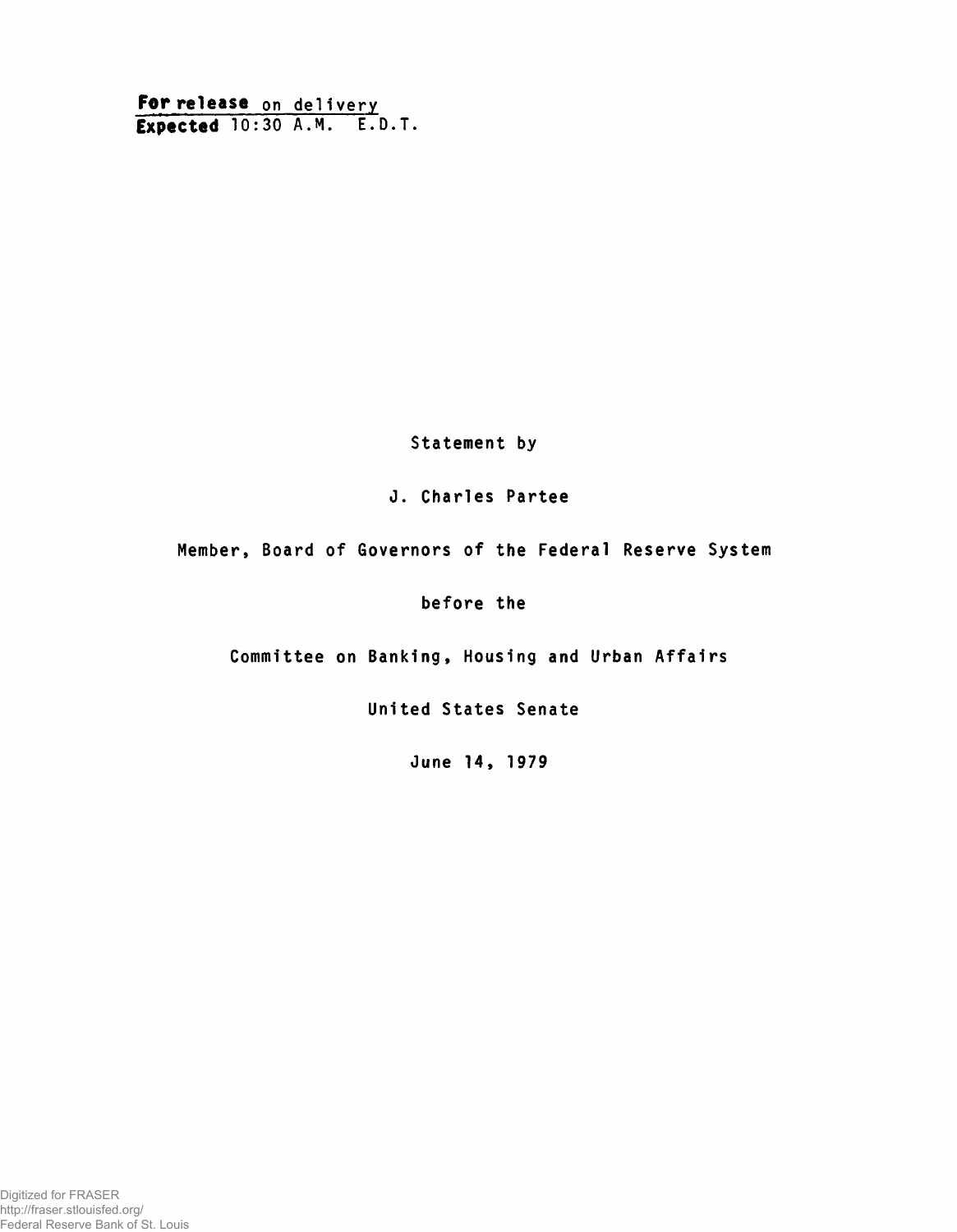My purpose in appearing before you today is to describe the recent Board staff study of possible tie-ins between the granting of credit and the sale of insurance by bank holding companies and other lenders. I would like also to discuss some related issues that have been raised concerning permissible insurance activities for banking organizations. The appendix attached to my statement describes the study methodology in more detail and attempts to address some of the critical comments that have been made about 1t.

The Board staff study of tying has received considerable attention. It has been used--and abused--by those seeking either to expand or limit bank and bank holding company insurance activities. The debate has at times become quite heated and both sides have tended to overstate what they interpret the study results to show. Those seeking to expand bank and bank holding company activities argue that the study indicates there are no problems. Those seeking to limit these activities assert that the results are contradictory and meaningless. Some commentators have even charged that the study was biased in order to favor banking organizations.

In view of the current debate and the role that the Board staff study seems to be playing, Ird like to note for the record that we are not here to defend the credit insurance industry or lenders who offer Insurance. Certainly there are aspects of their activities that concern me very much. For example, I am distressed about the relatively high charges for credit insurance that seem to persist 1n the face of low payout rates when compared to other insurance.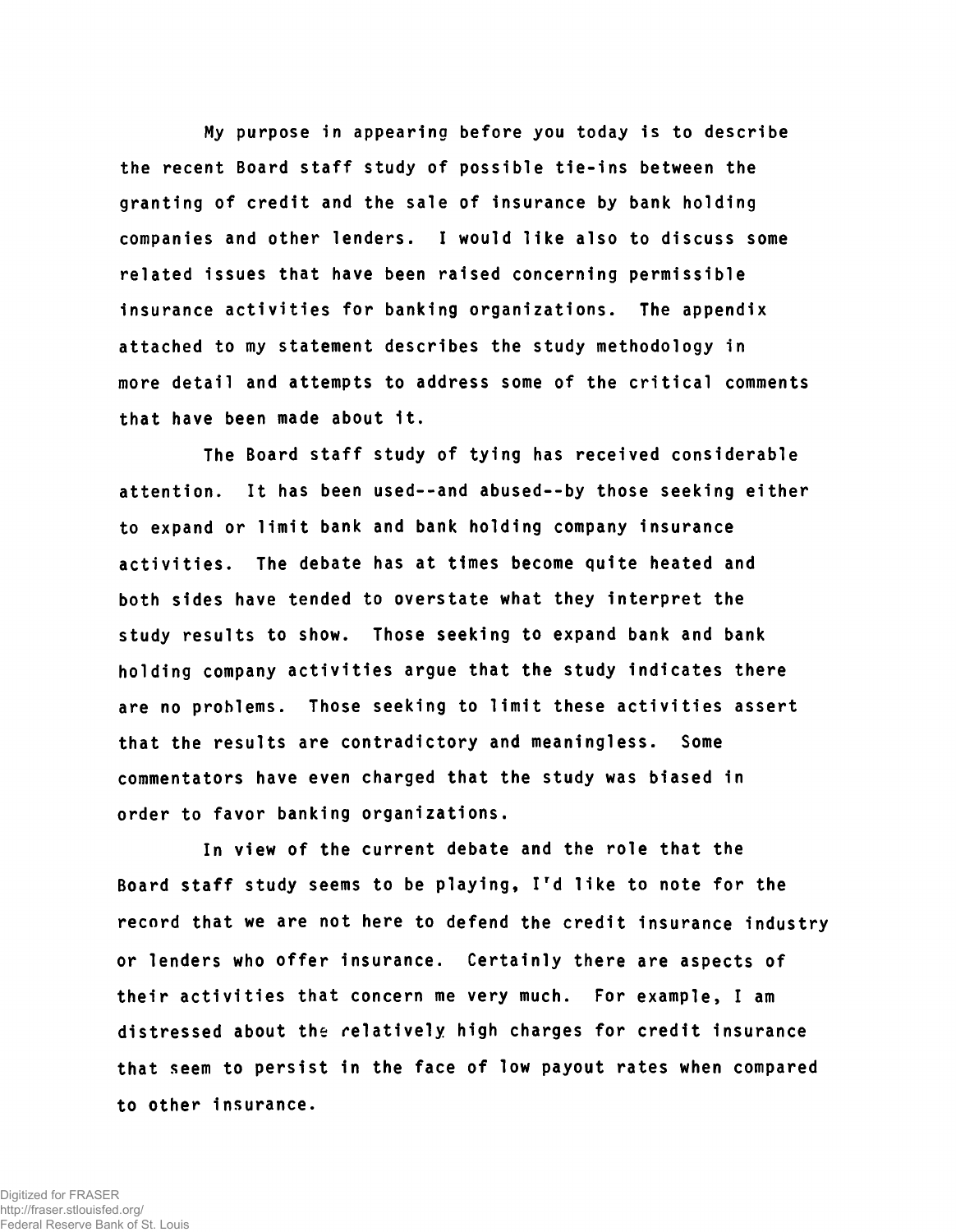It is also not our role to protect the independent insurance agents who have waged a long campaign in both the courts and state legislatures to limit entry by new competitors into their business. I believe that full competition, so long as it is fair and equitable, is the best way to assure that consumers will receive good service at the lowest price.

My purpose today is simply to report objectively my reading of the results of the Board staff study. By way of background, the Board in its 1975 Annual Report expressed concern that some consumer borrowers were being required to purchase credit life and disability insurance as a condition of obtaining loans. Senator Proxmire subsequently voiced this same concern and requested the Board to undertake this study of the sale of insurance by banks and bank holding companies in accordance with the anti-tying provisions of Section 106 of the Bank Holding Company Act.

The study attempts to accomplish two tasks. First, it provides an analytical framework to evaluate whether or not tying is taking place. Second, it reports the results of two special surveys that were conducted. One was a survey of individual consumer borrowers. It focused on borrower experience and attitudes toward credit life and disability insurance in connection with recent loans that were still outstanding. The other survey was addressed to a small group of bank holding companies in order to gather information on their policies, procedures and organizational patterns in selling insurance.

-2-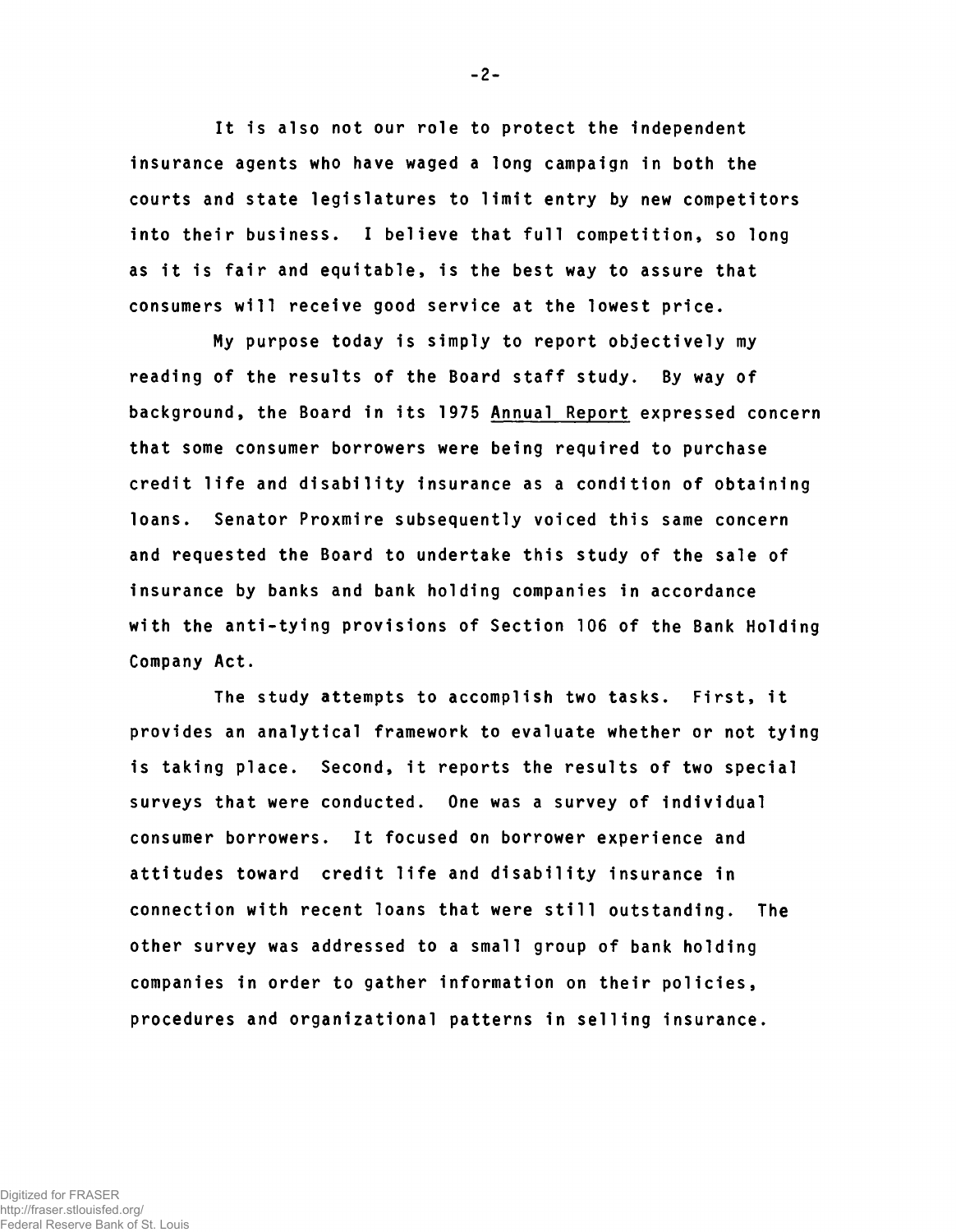Of particular interest was information on their activities in the property and casualty insurance area. The sample selection and all survey questions were coordinated with and approved by the staff of the Senate Banking Committee.

The survey of consumers focused on those borrowers having outstanding closed-end credit balances with banks, finance companies, retailers or credit unions where the original balance had been \$200 or more. Of these, 62 per cent of the borrowers had credit insurance. Retailers and banks had the lowest penetration rates, with about 40 per cent and 61-1/2 per cent respectively; finance companies had the highest at 75 per cent. The supporting evidence from the survey, however, suggested it was unlikely that these insurance coverage rates reflected either explicit coercion (which seemed to be virtually nonexistent) or involuntary tying. For example, relatively few consumers felt that insurance was strongly recommended or required. Among those who did, 1t was not possible to determine from the data whether insurance costs had in all cases been Included in the annual percentage rate on the loan, as required by law.

Only a small portion of the consumers in the survey viewed credit Insurance as a "bad service." Most regarded It as desirable, and more importantly, felt it was priced "about right" or even "Inexpensive" for what they got, and Indicated that they would recommend it to others. Finally, in response to an open ended question about whether they had ever been treated unfairly in connection with a credit transaction, about one-fourth of the respondents cited instances which they considered

-3-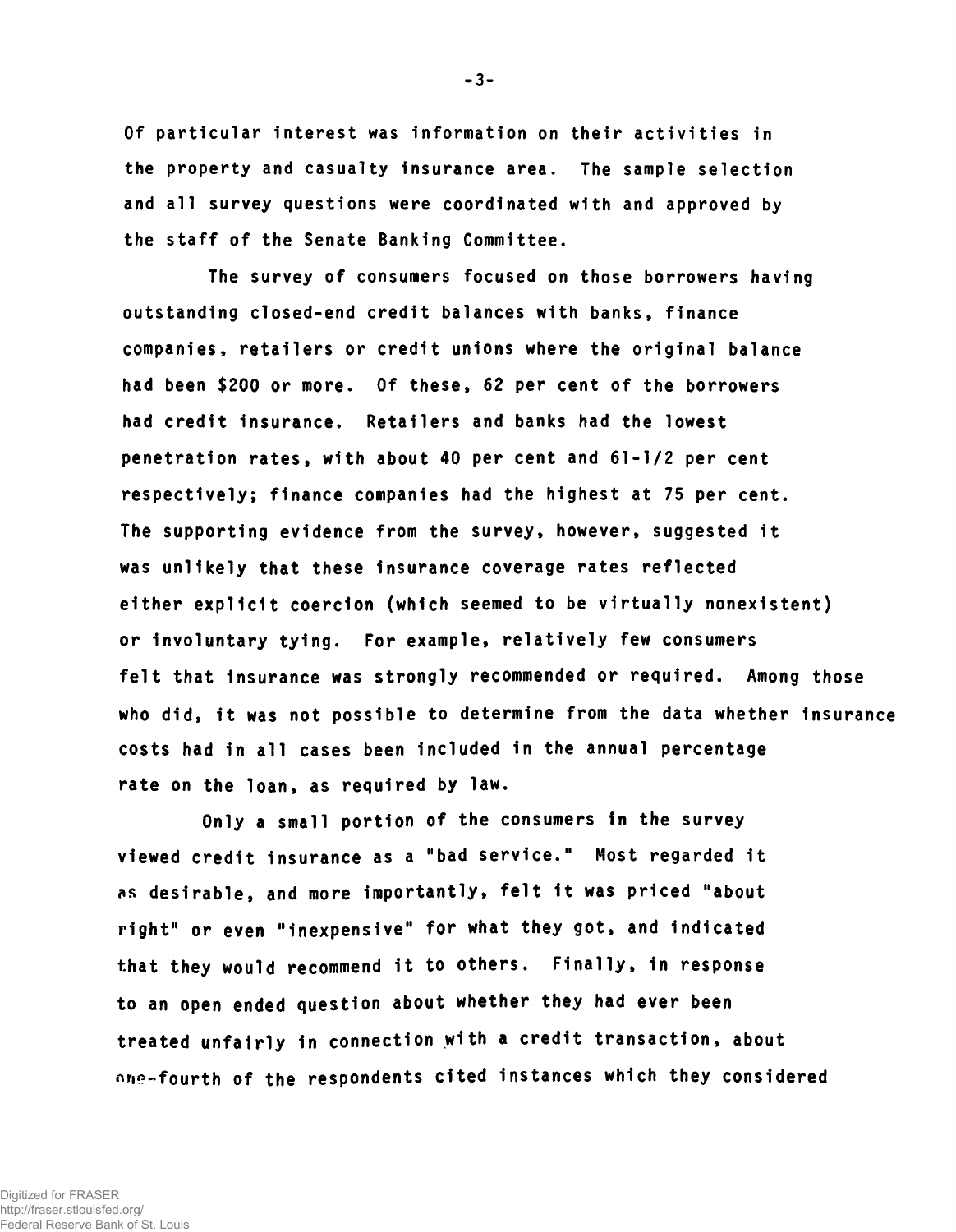unfair; none of these cited instances involved reports of coercion or tying in the sale of insurance. This survey result is consistent with the staff's search of the Board's complaint files, since no valid complaint of illegal tying could be found to have been filed by a consumer or business under Section 106 or otherwise back to at least 1970.

With respect to the survey of bank holding companies, few if any firm generalizations can be made about the reported penetration rates because of the character of the responses to the survey. The median reported penetration rates on creditrelated property and casualty insurance clustered well below the 40 per cent rate, whether categorized by type of loan or by type of credit originating subsidiary. These penetration rates are lower than I would expect to see if tying were a widespread practice, and are consistent with respondents' reported policies and procedures which our staff does not judge to he conducive to tying. Higher penetration rates were reported for credit life and disability insurance than for property and casualty insurance, but even these varied widely by lender group, type of loan and location of company. Again, the reported patterns of conduct did not seem consistent with extensive tying. Most institutions reported that the insurance solicitation was made after the loan was approved but before the monthly payment was determined.

In sum, the results of the study led the Board's staff to conclude that explicit contractual tying was virtually nonexistent and that implicit tying did not appear to be a widespread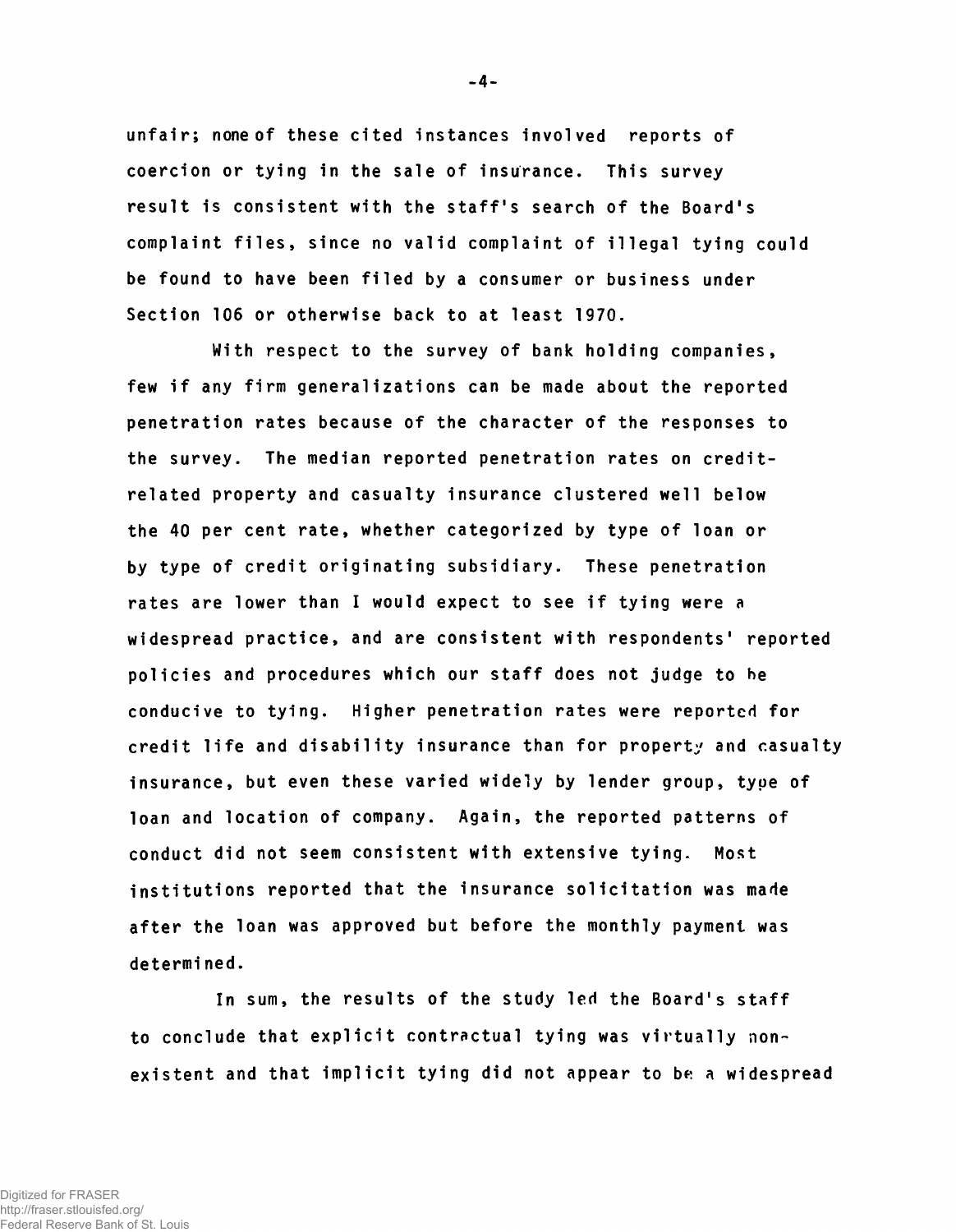problem. My reading of the study convinces me that these conclusions are appropriate. I think it is important also to emphasize that these are general conclusions. They do not imply that no abuses have taken place, but simply that problems are not widespread.

Because of the relationship between the tying concerns and a number of pending legislative proposals, you also asked for the Board's views of several additional issues. These include the appropriateness of banks and bank holding companies selling credit life and health or property and casualty insurance, the public benefits arising from these activities and the effects of permitting bank officers acting as insurance agents to direct premium income to themselves that might otherwise have gone to the bank.

The Board's view continues to be that banking organizations should be allowed to sell credit-related insurance, including property and casualty insurance. We believe that the benefits of such activity outweigh any adverse effects. In the first place, the activity of banks and bank holding companies in providing this service 1s procompetitive. This is an industry where additional competition would seem desirable and potentially quite productive. Second, bank sales of insurance provide a useful and convenient service to the public, Including sales at locations poorly served by others. Finally, on the basis of equity, it does not seem to us that banking organizations should be singled out as prohibited sellers among financial institutions and nonregulated lenders. Prohibiting the activity for banking organizations

-5-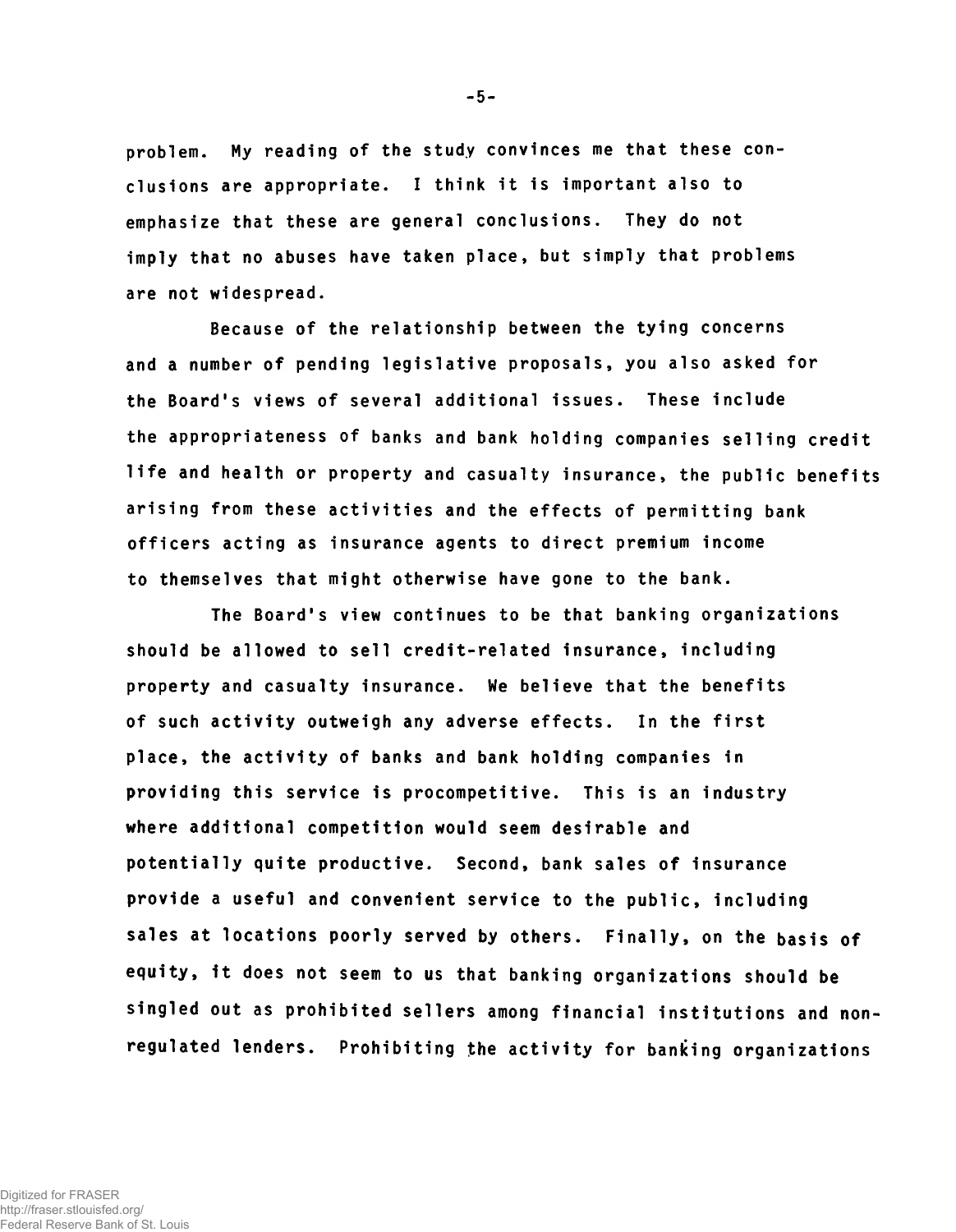would inconvenience at least some of the public--namely, those borrowers who would prefer to purchase their credit-related insurance from the lender and who would be forced by the prohibition to look elsewhere for the service.

The public benefits from banking organization involvement in the credit property and casualty insurance field rest entirely on the premise that better service and enhanced public convenience represent a valuable attribute. This is especially so since the insurance industry is immune from antitrust statutes. Furthermore, little retail price competition exists because rate ceilings are set by state regulatory organizations and it is the underwriters who set the insurance rates actually charged. In the case of credit life and disability insurance, I would note that holding company applicants often agree to hold premiums below state ceilings as a precondition to Board approval of their applications.

Finally, an area where the link between insurance activities and lending is of concern to the banking agencies involves situations where banking officials, during their working hours, use the facilities of the bank to sell Insurance as agents acting on their own account. The effect is to divert insurance premium income that would have accrued to the banking organization had the officer been acting as an agent for the bank or holding company. On the other hand, such premium income can be viewed as an alternative form of compensation for the bank officer, supplementing what otherwise would be an unduly low rate of pay. At present the banking agencies have differing policies toward this practice. These differences need to be resolved, and we will be working to do so as a matter of interagency coordination in the period ahead.

-6-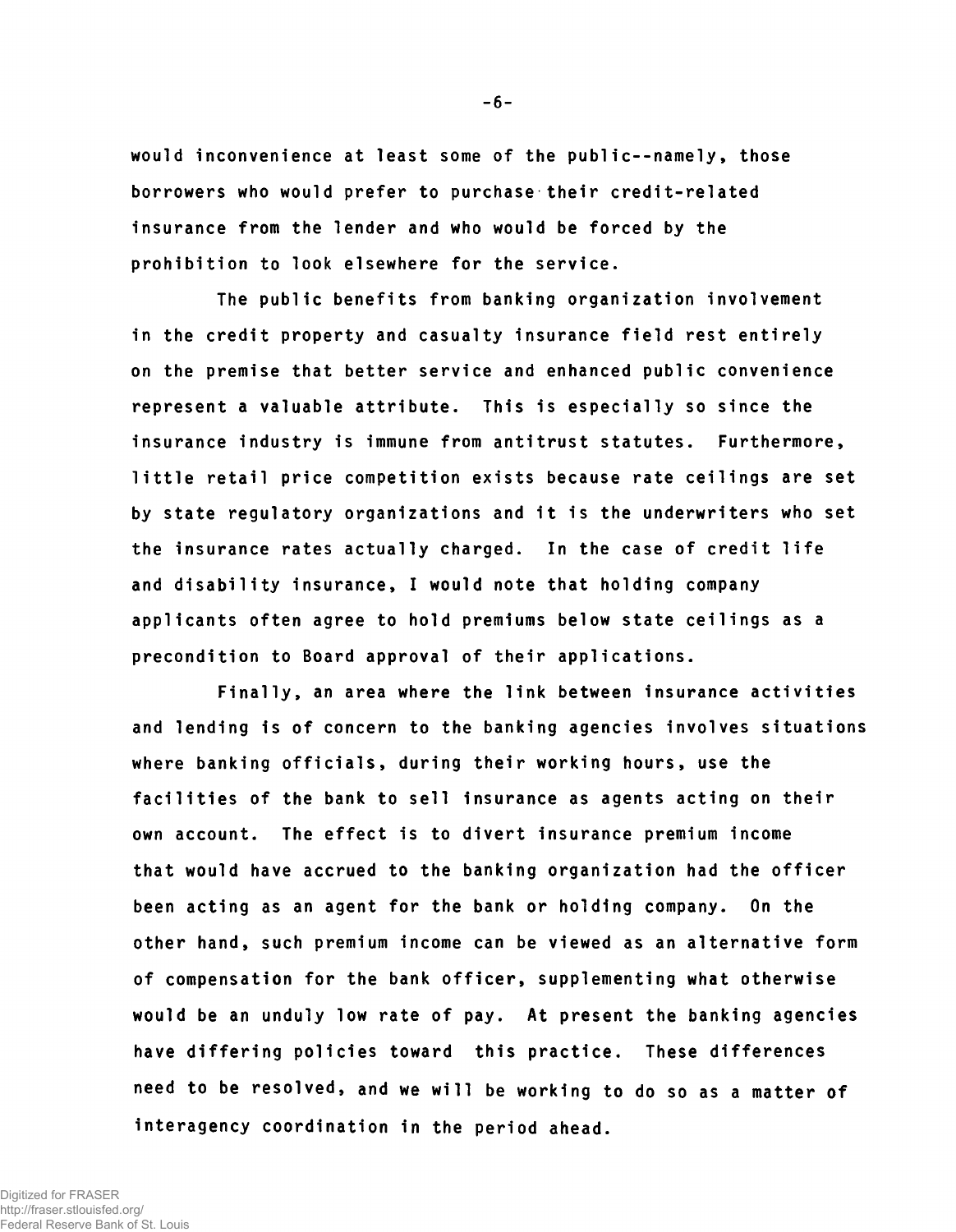I will be happy to try to answer any questions you may have, assisted by Mr. Robert A. Eisenbeis, the Board's Research Division Officer who was principally charged with overseeing the tie-in study.

##############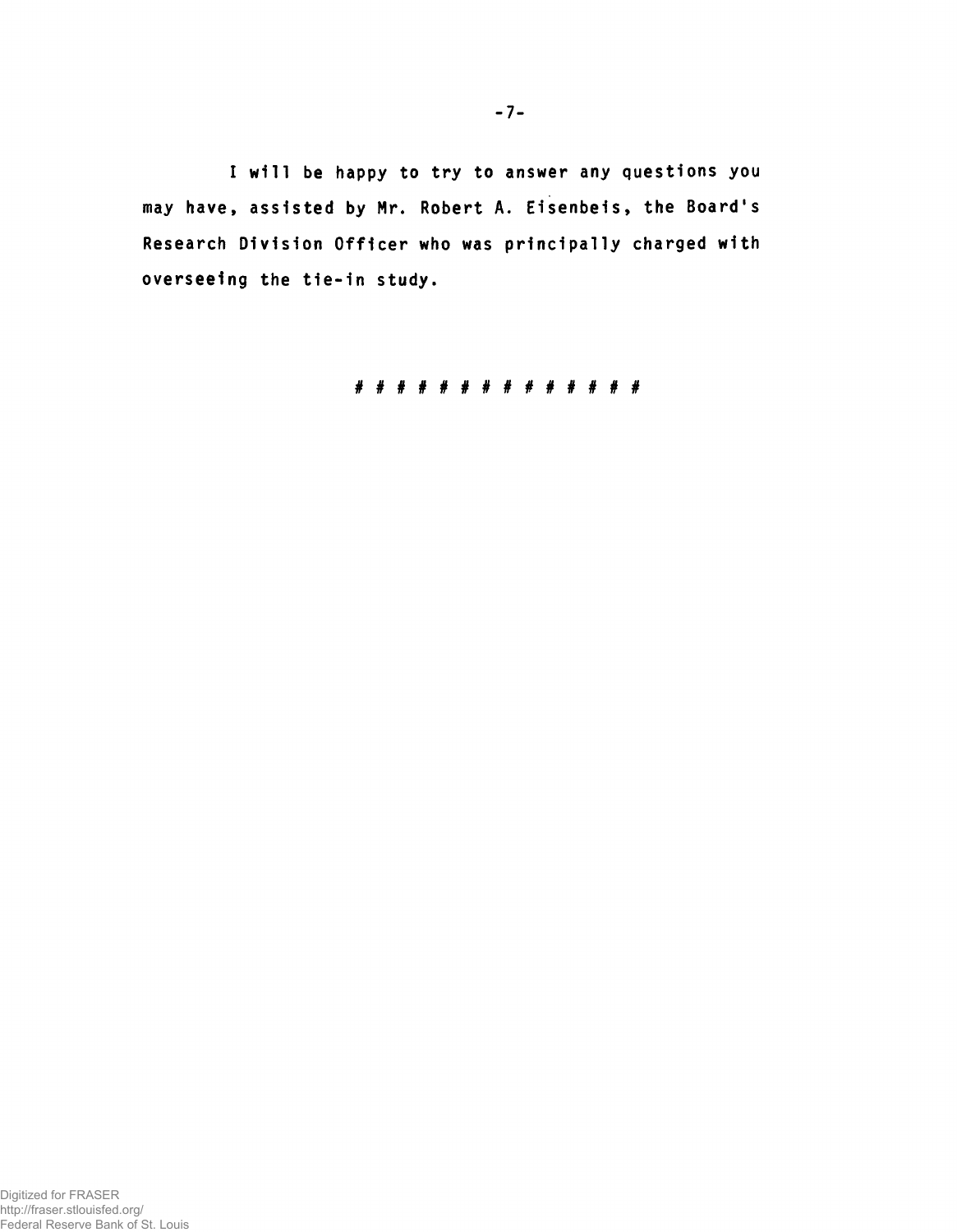#### Appendix

The purpose of this appendix is to respond to the major criticisms that have been directed at the Board staff study of tie-ins between the granting of credit and sale of insurance. The aim is to clarify some of the misinterpretations that have arisen. In particular, four areas are addressed:

- 1. The methodological framework of the staff study.
- 2. Alternative sources of consumer credit.
- 3. The omission of certain studies.
- 4. The assertions that the conclusions are not supported by the evidence.

### 1. The methodological framework of the staff study.

Conceptual differences over the nature and structure of the relationship between the granting of credit and sale of insurance are at the root of the tying controversy. Lenders and those in the credit insurance industry tend to argue that because of the relatively low cost and essential social value of insurance, a large number of credit extensions with joint insurance sales are to be expected, and these joint sales are entirely voluntary. To the extent that coercion takes place, it is only in a few isolated instances. Parties on the other side of the issue assert that, because of the monopoly power of financial organizations, the structure of the sale of insurance in connection with the granting of credit is, by its very nature, inherently coercive. Therefore, they contend that all joint sales are by definition coercive, and they employ sales penetration rates as the index of coercion.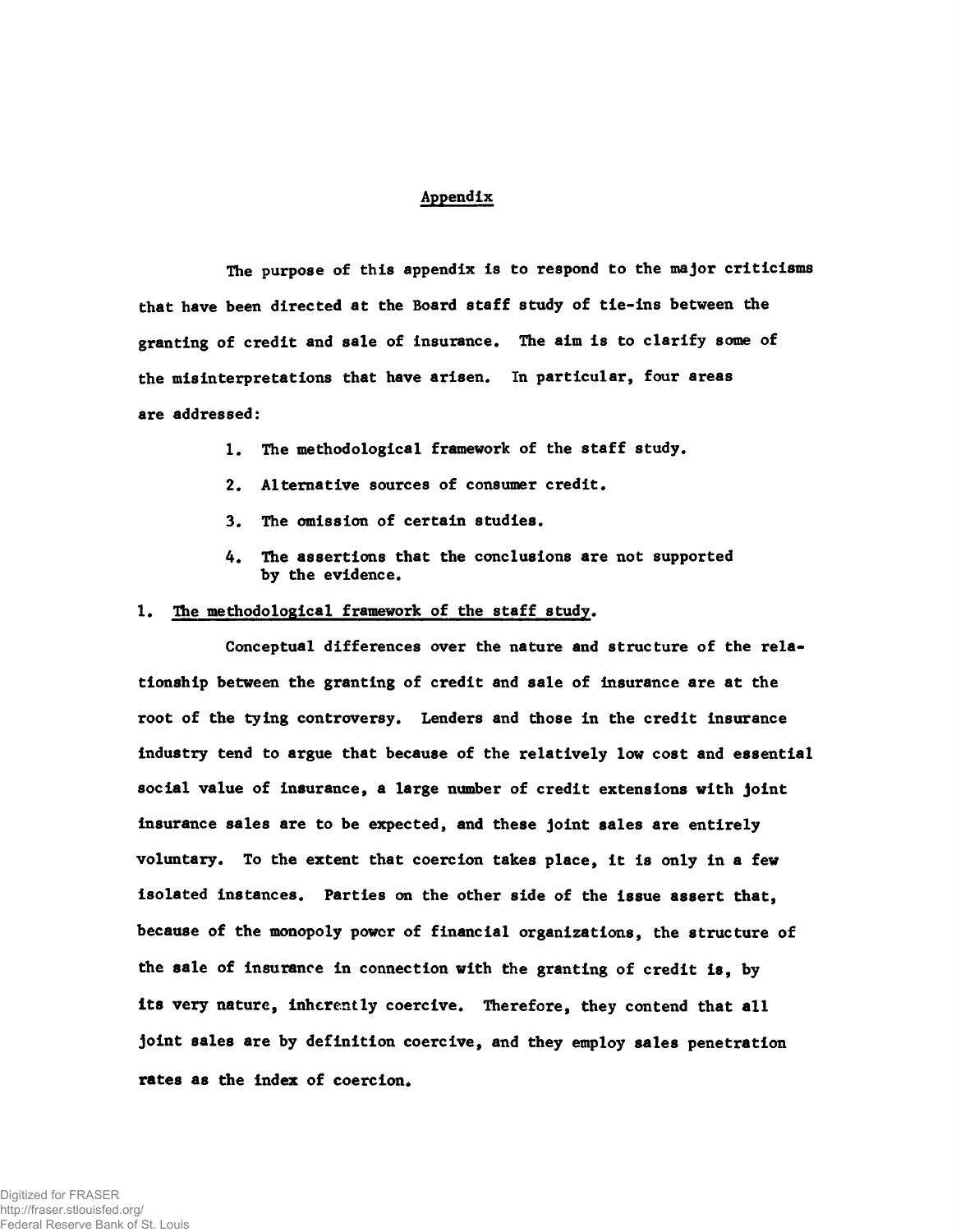In reviewing the tying controversy, the Board staff concluded that both of these views of tying were overly simplistic. Moreover, these views were not deemed particularly helpful in generating behavioral hypotheses that could be examined through surveys. Therefore the staff sought to characterize the various types of tying and to identify the conditions under which they might exist.

A review of the relevant economics literature makes it clear that different kinds of tying may exist depending upon the types of pressures exerted on the customer by the supplier. At the one extreme are explicit contractual tying arrangements. Here the seller, through the exercise of monopoly power, is able to coerce the customer to contract formally to tie the purchase of one good— in this case insurance--to the purchase of another— credit. The Board staff labeled this "explicit" tying. At the other extreme, a joint purchase can be made that is purely voluntary, and no pressure to tie is exerted by the supplier or is perceived by the purchaser. Such purchases may in fact result from an economically rational decision by the consumer based upon both convenience and the relative cost of the goods or services.

Between these two extremes a continuum of pressures could exist to achieve joint sales. These could range from situations where there is strong "implicit" pressure to tie by the supplier to the mere perception on the part of the consumer that it might be advantageous to make the purchase. The degree to which these pressures can be exerted successfully and the extent to which they are coercive depends importantly upon the market power of the seller. If consumers have

-A2-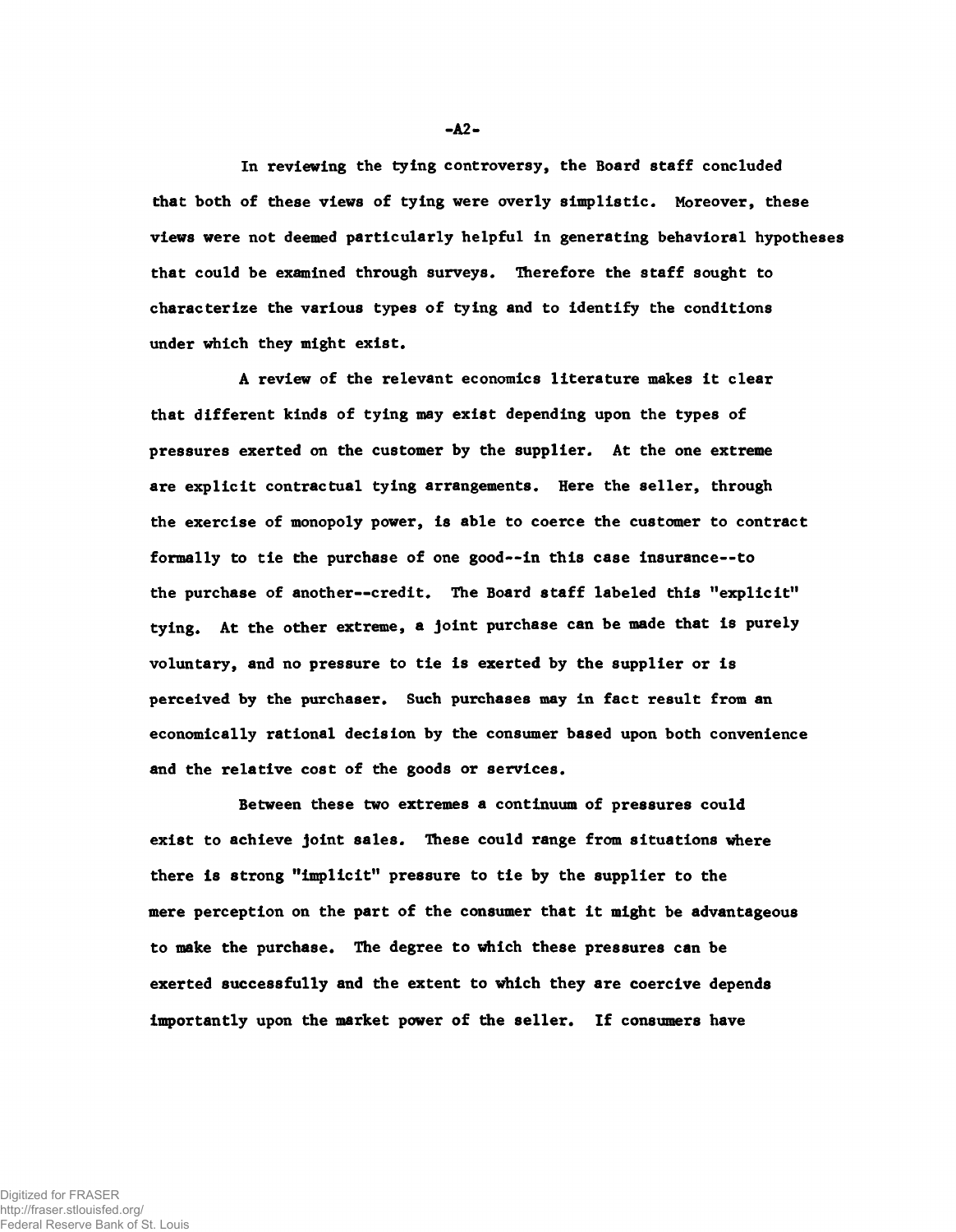few options for credit, then it is relatively easy to force the purchase of insurance. In contrast, where there are many options for credit, economic theory suggests that only a few customers can be pressured into buying insurance from the lender. Even here abuses can take place. Lack of information and full disclosure could make some customers more susceptible to high pressure sales tactics to make joint purchases. We would not, however, characterize such practices as tying but rather as "unfair and deceptive" sales techniques.

In summary, then, a precondition for joint sales potentially to constitute a tying problem is the existence of some degree of monopoly power. This may lead to supplier conduct employing either explicit or some degree of implicit pressures on the customer to agree to a tied sale. However, developing methods and techniques to measure the relationships between market power and the pressures that might be exerted on individual customers so as to identify where on the continuum of potential tied sales they may lie is a formidable research task.

To deal with this problem, the staff identified a series of indirect types of hypotheses about which evidence could be generated. They might--when taken together--provide some clues to aid in deciding when particular joint sales could represent a potential tying problem. For example, if tying were a widespread practice, it surely would be perceived and reflected in consumer attitudes toward credit-related insurance. First, the perception of pressures to tie would be great. Second, a high proportion of borrowers might view the service as unnecessary, undesirable, and relatively expensive for what they received

 $- A3 -$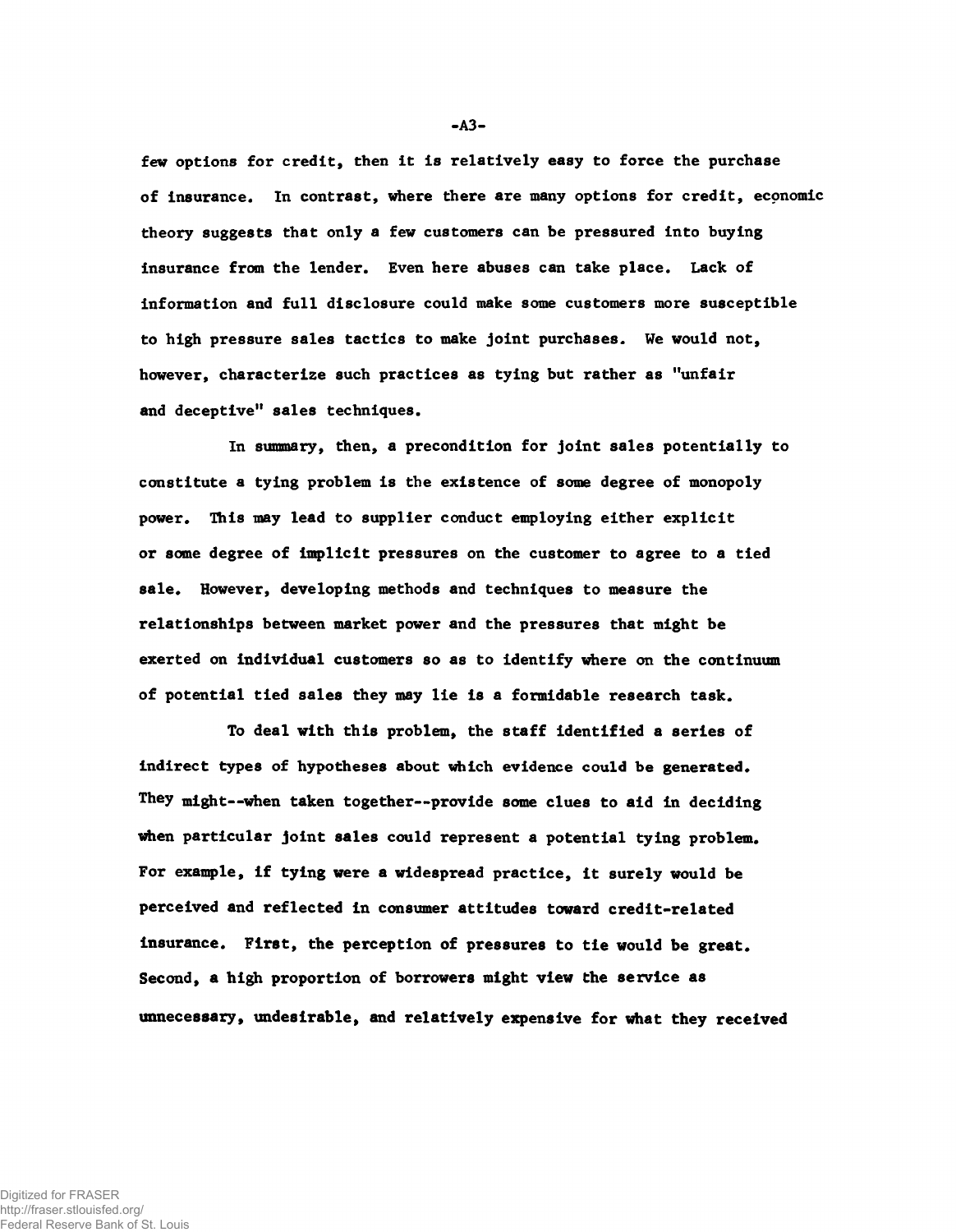even though they purchased the service. In this instance consumers would perceive being forced into purchasing a service at nonmarket rates and terms, or else there would be no point for the supplier to exert coercive pressures. Third, if a significant number of borrowers felt coerced, it would generate widespread consumer resentment that would in many cases result in formal complaints.

At the same time, if bank holding companies (or any other organizations) were engaging in tying practices, their procedures for selling insurance and granting of credit would likely be structured to facilitate tying. One would expect to find close coordination between insurance sales and lending, both in terms of the solicitation for insurance and the timing of the credit decision. Organizationally, there could be patterns in the way agents are compensated for insurance sales. If coercive sales were promoted, incentive compensation to induce greater sales penetration could be more prevalent.

Finally, high penetration rates would likely result from aggressive tying policies. It should be noted, however, that high sales penetration rates are not, in themselves, evidence of tying behavior, despite the arguments of those who believe tying is a significant problem. High penetration rates are also consistent with a high incidence of voluntary joint purchases; they become an important indicator of involuntary tying only when accompanied by other evidence of coercive sales practices and consumer perceptions of required joint purchases. By the same token, the existence of aggressive salemanship is also not unambiguous evidence, by itself, of tying behavior.

-A4-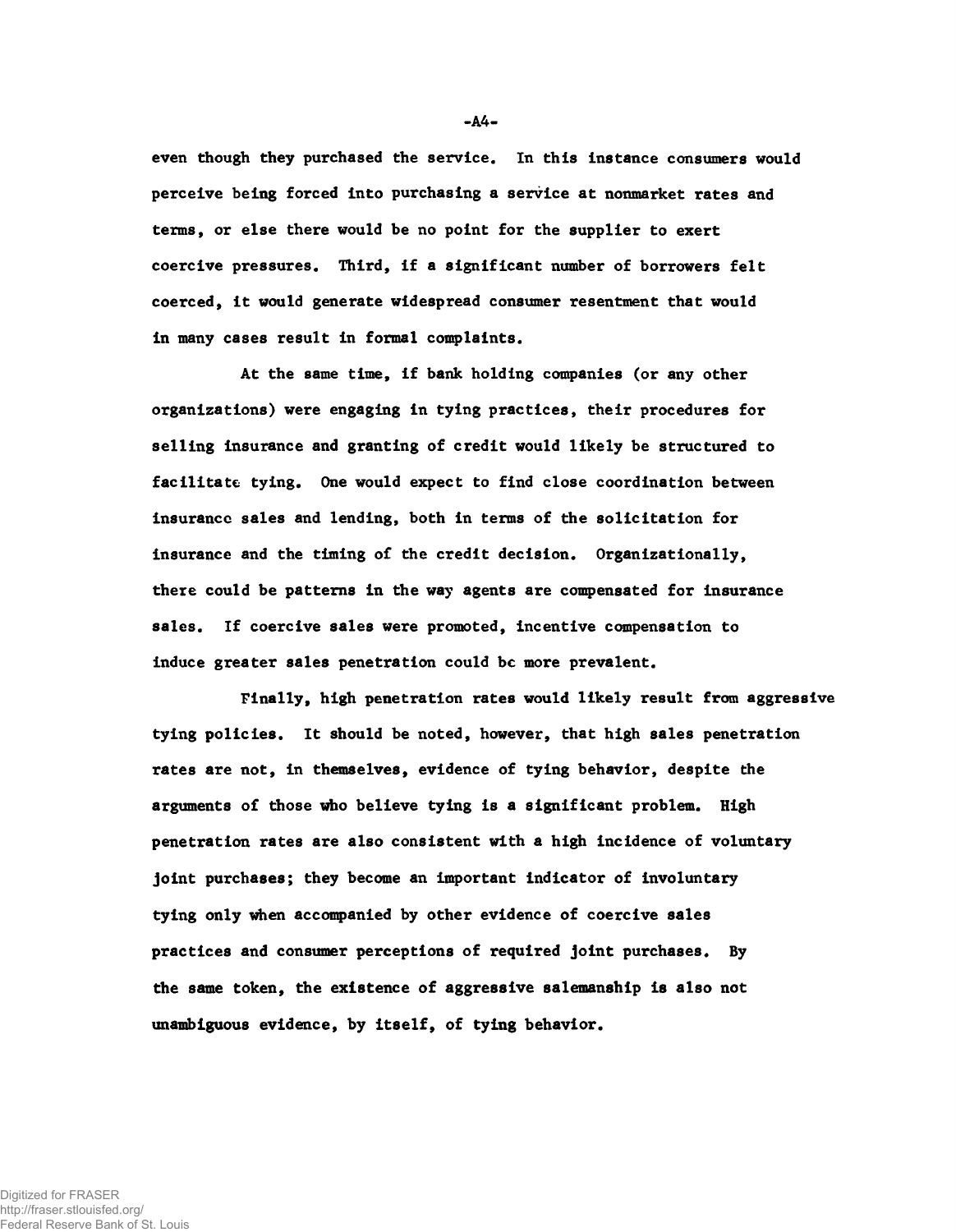Those who criticize the staff study methodology essentially deny that any of the consumer reactions hypothesized as being related to tying are likely to be indicators of tying behavior. Thus one is left with the curious result that even though a borrower has been presumatly coerced. this will generate no resentment toward the product. It may be even desired and thought to be fairly priced. $\frac{1}{n}$  Nor will the consumer be motivated to file a complaint. In other words, there is almost no evidence' that would provide an indication that tying is taking place rather than a voluntary joint purchase.

2. Alternative sources of consumer credit.

As already noted, substantial monopoly power in the credit market is critical to being able to coerce consumers to purchase credit insurance. Those who believe that banking organizations engage in tying behavior point to the unique position that banks play in providing a package of deposit and credit services to consumers.

While this view of the uniqueness of commercial banks may have been true at one time, it is now clear that the more traditional distinctions are eroding rapidly. Banking organizations are being brought increasingly into greater and greater competition with other financial and nonfinancial lenders in providing consumer credit services. It is now the case that consumers have a broad range of alternative sources of credit. The attached table, for example, tabulates for the Board staff study the proportion of borrowers who obtained credit from retailers, banks finance companies and credit unions by type of loan. In total, banks had

-A5-

<sup>1/</sup> One commentator does argue that resentment may be directed instead toward the supplier. We note that in response to a broad, open-ended question on whether they had ever been treated unfairly in a credit transaction, about 25 percent of the respondents (622) cited 947 instances they considered unfair; none mentioned coersion or tying in the sale of insurance.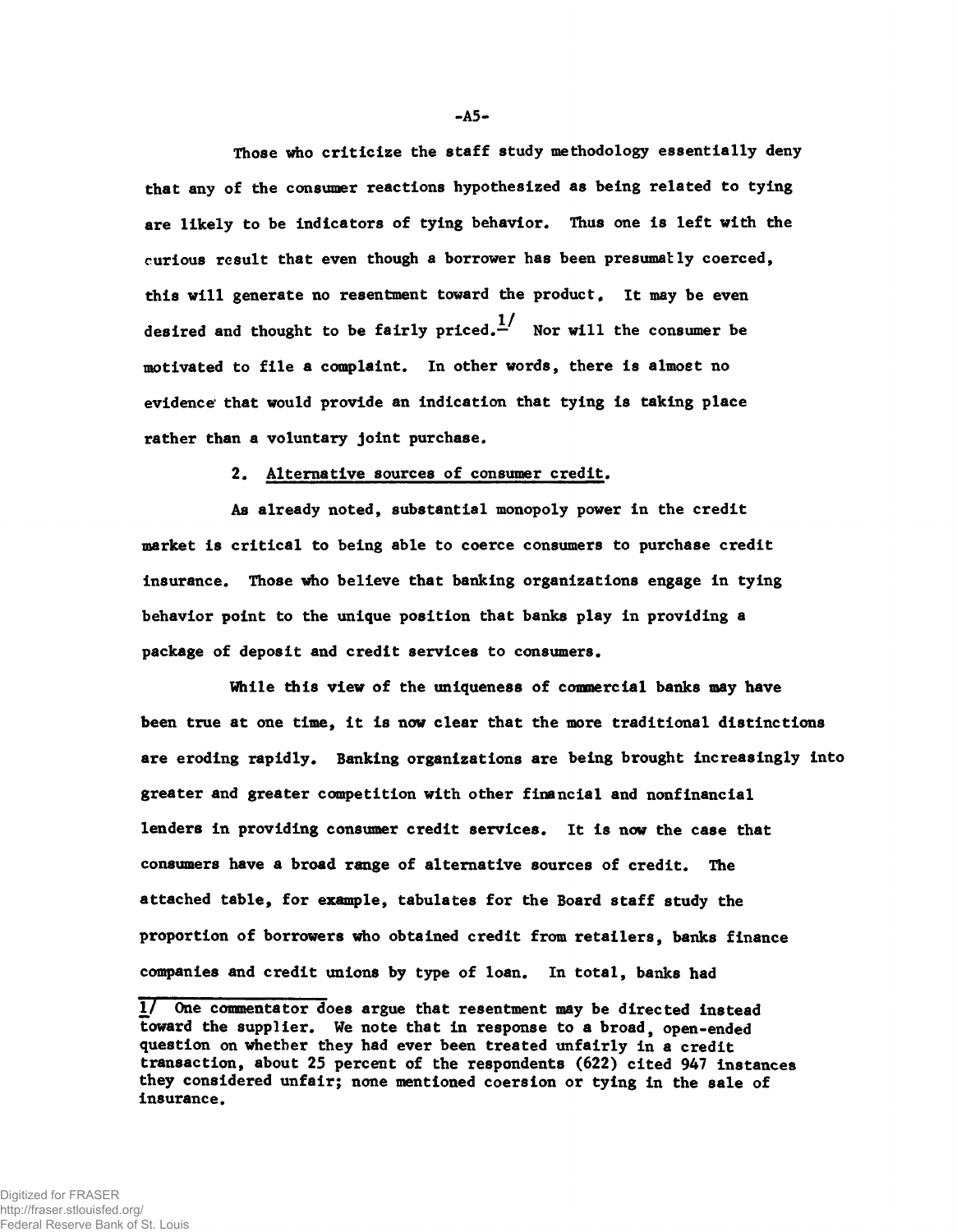# -A6-

# Loans in excess of \$200

| Lender               | <b>Total</b> | <b>New</b><br>Car | <b>Used</b><br>Car | Addition and<br>Repair | Durables | Personal |
|----------------------|--------------|-------------------|--------------------|------------------------|----------|----------|
| <b>Banks</b>         | 51.2         | 53.2              | 64.5               | 66.7                   | 33.0     | 45.2     |
| Finance<br>Companies | 14.1         | 13.4              | 11.1               | 5.6                    | 14.8     | 20.4     |
| Credit<br>Unions     | 21.2         | 28.0              | 17.9               | 16.7                   | 14.3     | 21.7     |
| Retailers            | 13.4         | 5.3               | 6, 5               | 11.1                   | 37.9     | 12.7     |
| Total                | 99.9         | 99.9              | 100.0              | 100.1                  | 100.0    | 100.0    |

\*The total may not seem to 100 percent due to rounding

Digitized for FRASER http://fraser.stlouisfed.org/ Federal Reserve Bank of St. Louis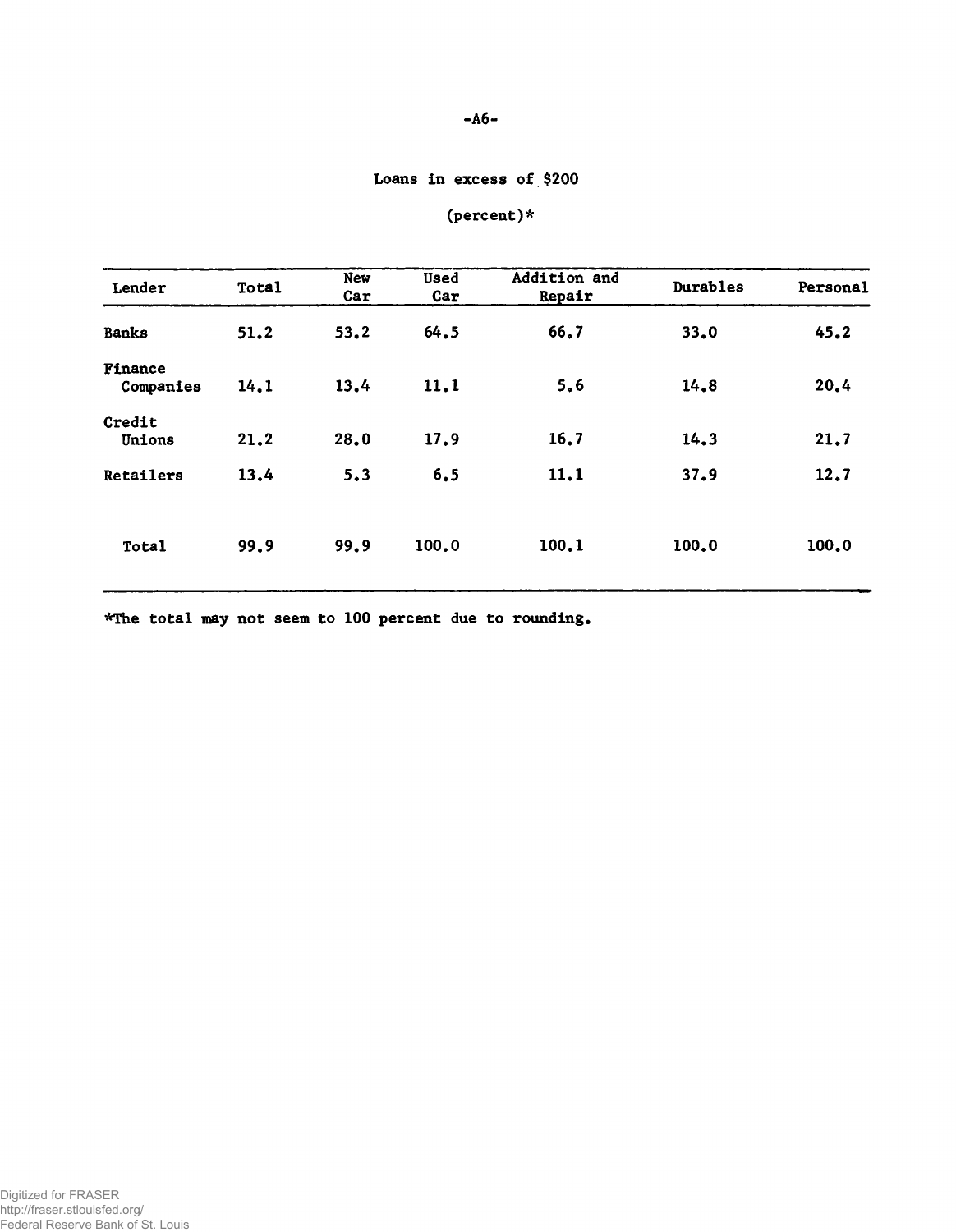about 50 percent of the consumer credit market, with the shares for individual loan categories ranging from a high of 66.7 percent to a low of 33.0 percent. Furthermore, in most consumer credit markets, especially in urban and suburban areas, a number of banking and other organizations supply consumer financial services.

## 3. The ommission of certain studies.

Commentators on the Board staff study state that certain studies were omitted from consideration that provided evidence of tying behavior. These included:

- A. Complaints filed by consumers to the FTC outlined in the the 1974 Annual Report of the Commission to the Federal Reserve Board.
- B. A 1969 Board Staff report to Senator Proxmire which surveyed Federal Reserve Banks.

With respect to the FTC report, the one documented complaint about a bank it contained was not regarded as valid by the appropriate bank regulatory agency. Furthermore, the FTC staff itself stated that "...the actual incident may have been an isolated misunderstanding between the lender and borrower." Beyond this, no analysis or other information was cited that pertained to banks and bank holding companies, which were the primary focus of the Board staff study.

The Federal Reserve staff report was a survey of Reserve Banks not commercial banks— for their opinions concerning bank, practices in the sale of credit life insurance. The staff report stated, "Most of the Federal Reserve Banks reported that no specific situations had come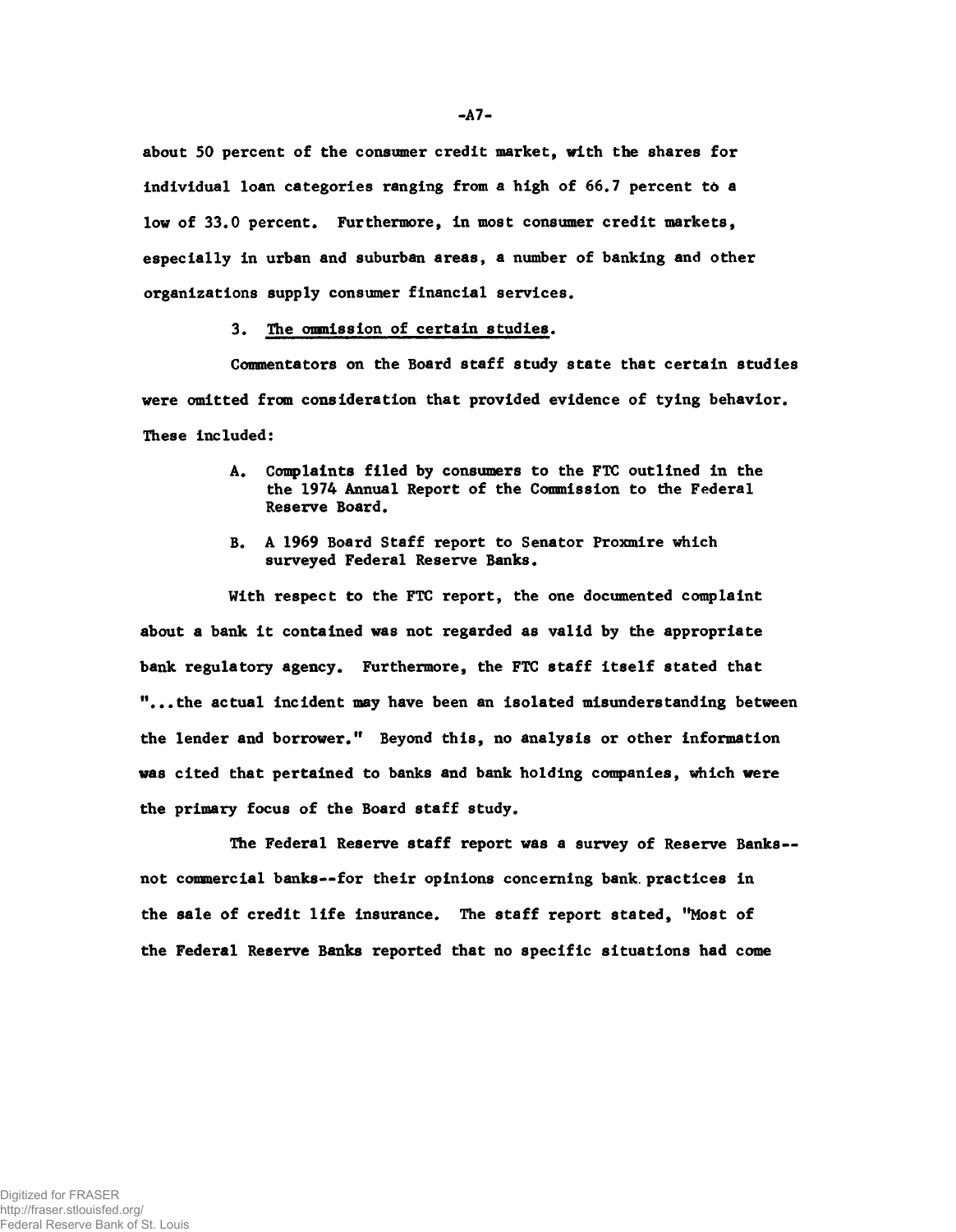to their attention involving questionable practices in the sale of credit life insurance by banks, their officers or affiliated organizations in connection with loans by the banks." The report contained no analyses nor did it report any data.

### 4. Conclusions not supported by the evidence.

Those who believe that the study conclusions are not supported by the data tend to focus on the interpretation of essentially two types of numbers: (a) the reported penetration rates and (b) the proportion of customers who felt that insurance was "required" or "strongly recommended."

With respect to the penetration rates, it is argued that the numbers reported are biased downwards, since they are lower than those reported to the FTC by a few individual firms. Hence, these rates are said to understate the extent to which coercion is taking place.

The Board staff did not, however, use these penetration rates as indices of coercion but merely as indicators of whether they were high enough to warrant going further with an attempt to determine if tying was taking place. In describing the penetration rates, the staff concluded that they were not so high as to be suggestive of the possibility of widespread contractual tying, but they were sufficiently high to carry on with the investigation for the existence implicit tying. Eventually, they were only one element in the overall conclusion.

The interpretation of the extent to which consumer perceptions of the pressures exerted on them represent coercion is admittedly subjective. The critics of the Board staff study believe that the proportion of

-A8-